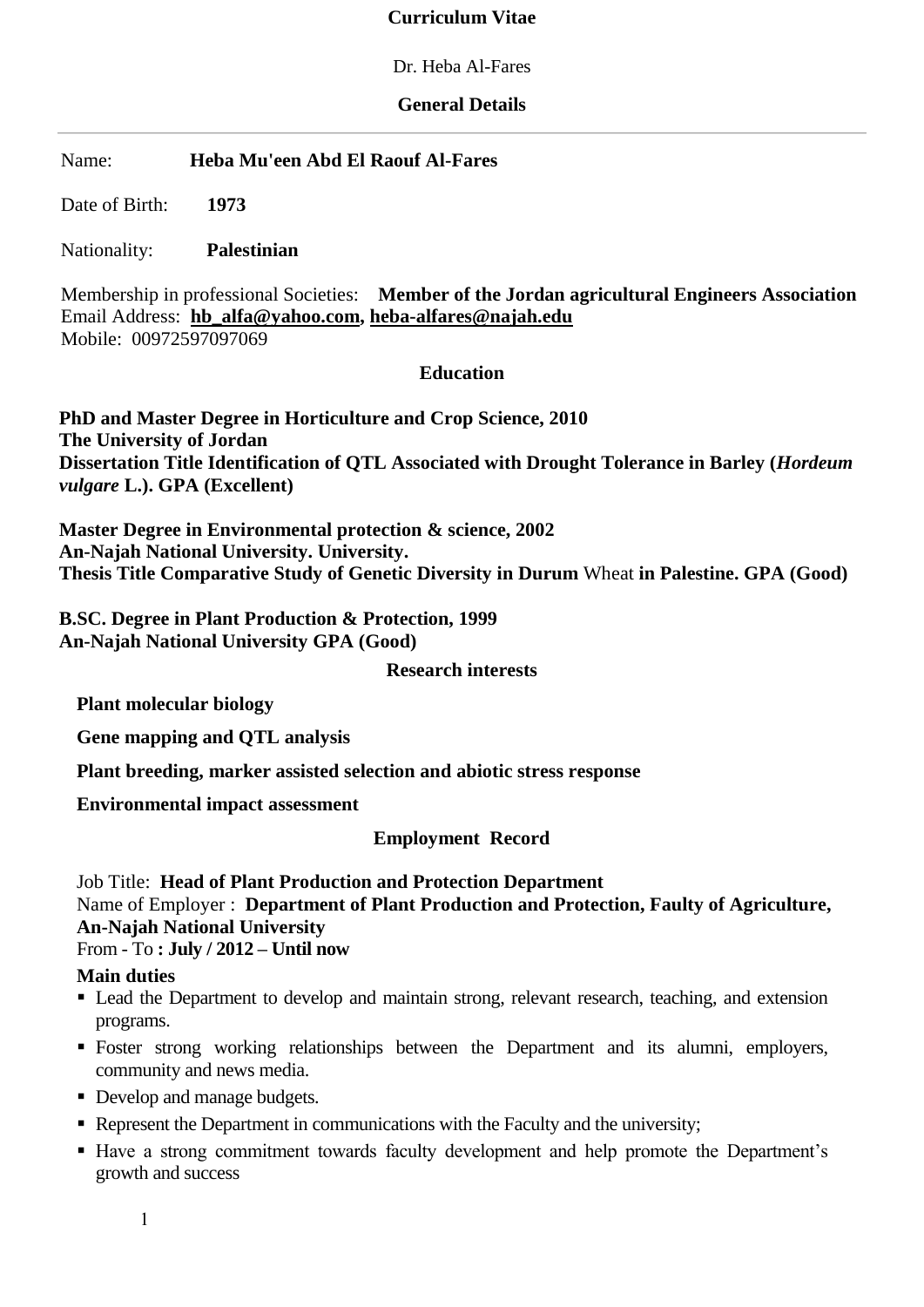## **Teaching Experiences**

**Undergraduate students (BSc):** Principle of Genetics, Environment in Palestine, Plant biotechnology, Food Biotechnology , Organic Farming and seminar

**Graduate students (Master):** Soil, Water & Plant Relationship**,** Water - Plant - Soil System**,**  Vegetable Production, Wildlife Protection and Management**,** Plant Biotechnology, Plant Breeding, and Advance Plant Physiology.

# Job Title: **Assistant Professor** Name of Employer : **Department of Plant Production and Protection, Faulty of Agriculture, An-Najah National University** From - To **: January / 2011 – Until now**

# **Teaching Experiences**

#### Job Title **Environmental specialist**  Name of firm **Consolidated Consultants for Engineering and Environment** From - To **Feb-2009 - Mar- 2010**

## **Main duties**

- Provide technical expertise in Occupational Safety and Health-related (OSH) areas
- Designing, writing and editing environmental reports and permit applications
- Research and collecting data
- Responsible for compliance management of construction project
- Conducting field inspection and report
- Working onsite at utility/construction project
- Follow up for environmental impact for project t, dealing with all environmental and safety issues.
- Conduct awareness campaigns regarding environmental issues for workers and surrounding societies for all projects.
- Inspect and make decision concerning reduction of environmental impact on surrounding wildlife, water resources and people.

## Job Title: **Research assistant**

Name of Employer : **The University of Jordan** From - To **: 2006-2008** 

**Preparing and participating in teaching during courses** related to Sustainable Agriculture, Good Agricultural Practices (GAP), GIS, Food Security, Bioinformatics, Tissue Culture, Plant Breeding, Biodiversity, Plant Ecology, Plant Nutrition, and Soil Fertility.

## **Laboratory and field work**

Plant propagation and Vegetables production lab courses

**Laboratory works:** Molecular marker (SSR, AFLP and RAPD), Using PCR, DNA sequencer, electrophoresis, and manual silver staining.

**Field works:** Planting and planning field experiments, Hand pollination of cereal crops, Data gathering and measurements

## **Data analysis:**

- QTL analysis: mapmaker, QTL Cartographer V2.5
- Statistical analysis using SAS and SPSS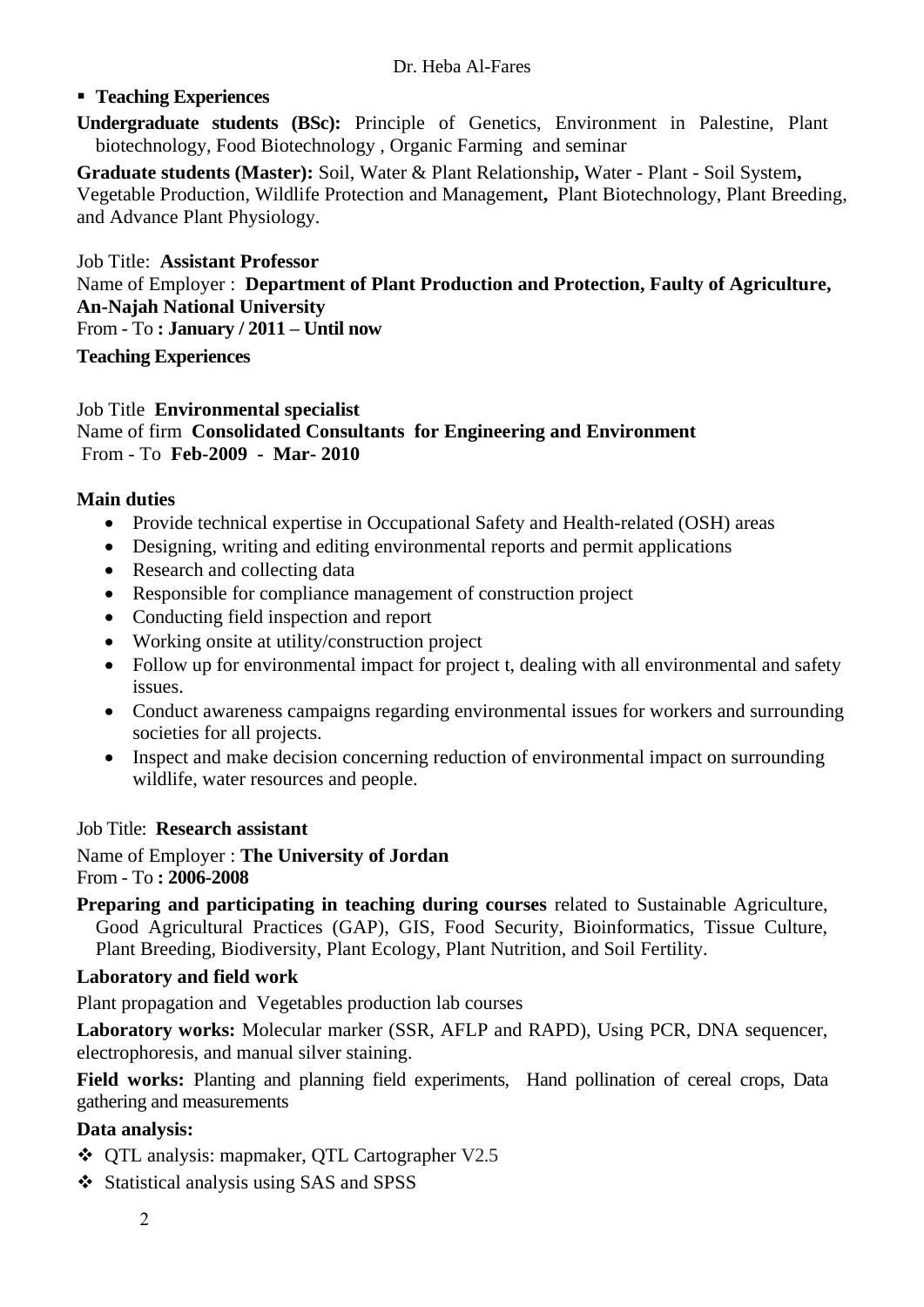## Job Title: **Technical Manager of Middle East - Regional Agricultural Program, Head of Planning and Extension Programs**

Name of Employer : **Ministry of Agriculture**

## From – To: **2002 - 2003**

## **Main duties**

- Assist the project coordinator in all project activities.
- Ensures regular activity progress.
- Preparing and finalize the daily, monthly and annual reports.
- Organizing workshops "Training, Meeting".
- Designing and proceeding yearly extension programs for the extension agents.

#### Job Title **Head of Agricultural Rural Development** Name of Employer **Ministry of agriculture**

From - To : **2000 - 2002**

## **Main duties**

- Assessing and analyzing local communities needs. Developing needed activities.
- Raped rural appraisal in the target area to collect information about the villagers life concentrating on social and economical life investigating the women and its rule that she play in the management of enterprises and project.
- Training courses related to extension for national resources.
- Preparing and organizing the field days.
- Organizing training program co-operating with UNDP and NGOs.

## **Publications**

Al-Fares H., Abu-Qaoud H ., (2012). **Molecular Characterization of Genetic Diversity in Durum Wheat Landraces in Palestine**. Vol.11(66), pp. 12958-12963. AJB Al-Fares H., Akash M.W., Kafawin O. **Identification of QTL Associated with Drought Tolerance of Barley (***Hordeum vulgare* **L.)** (Under processing)

## **Conferences Attended**

Al-Fares H., Abu-Qaoud H . (2011) .Molecular Characterization of Genetic Diversity in Durum Wheat Landraces in Palestine. **International Graduate Conference on Science, Humanities and Engineering.**

Al-Fares H., Akash M.W., Kafawin O. (2012) Identification of QTL Associated with Drought Tolerance of Barley (*Hordeum vulgare* L.). In Jordan – Irbid. **The Seventh Scientific Agricultural Conference SSAC-2012**

Al-Fares H., Akash M.W., Kafawin O. (2012) Identification of QTL Associated with Drought Tolerance of Barley (*Hordeum vulgare* L.). in Palestine.**[Scientific Conference for](http://scholar.najah.edu/conference/scientific-conference-agricultural-research-scar2012)  [Agricultural Research SCAR-2012](http://scholar.najah.edu/conference/scientific-conference-agricultural-research-scar2012)**

## **Conferences Organizing Committee**

**The Second International Conference on Olive in Palestine (SICOP), 25-26 November 2013**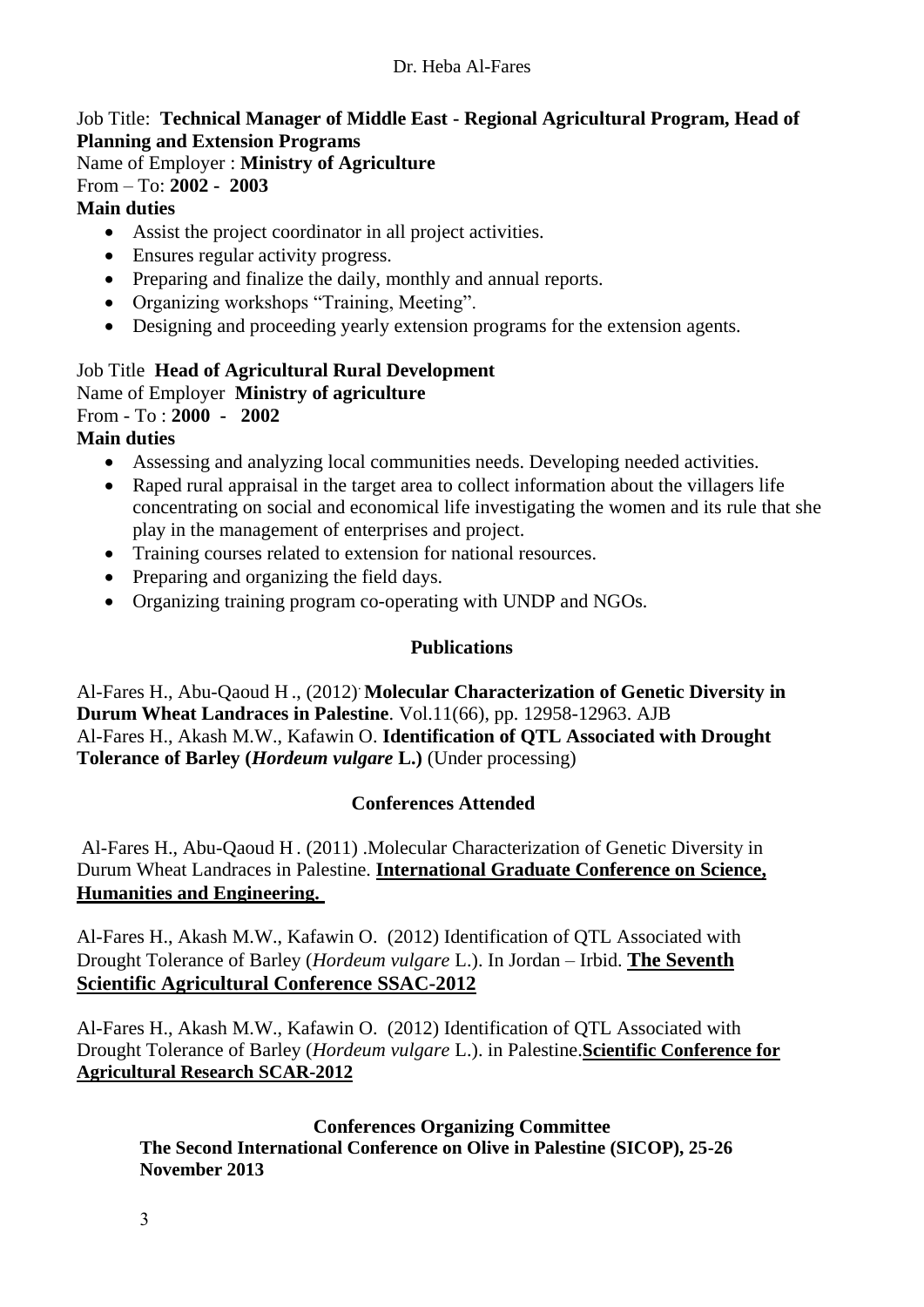#### Dr. Heba Al-Fares

#### **Workshops Attended**

ARIJ and the MOA, **Palestinian Forests Sustainability and Rehabilitation: Al Qarin Protected Area in the Southern West Bank and Umm At Tut Area in the Northern West Bank within the Mediterranean Eco-system.** 2012., Palestine- Bethlehem ARIJ, **[Promoting socio-economic sustainable development through innovative technological](http://www.arij.org/index.php?option=com_content&view=article&id=544&Itemid=61)  [actions](http://www.arij.org/index.php?option=com_content&view=article&id=544&Itemid=61) in the field of cultural heritage conservation and protection of natural areas in Mediterranean Basin.** 2012. Palestine, Nablus

ARIJ and the MOA, **Palestinian Forests Sustainability and Rehabilitation: Al Qarin Protected Area in the Southern West Bank and Umm At Tut Area in the Northern West Bank within the Mediterranean Eco-system.**final workshop 2013., Palestine-Rammallah

#### **Adviser / committee member**

#### **Committee member**:

- 1. Identification of Resistant Sources to Leaf Rust and Powdery Mildew Disease in Oats. 2011 Author: Omar Issam Abed Allah Abu Baker. Supervisor : Dr. Munqez Shtaya
- 2. [Phenotypic Characterization of Faba Bean \(](http://scholar.najah.edu/content/phenotypic-characterization-faba-bean-vicia-faba-l-landraces-grown-palestine)*Vicia faba* L.) Landraces Grown in Palestine. 2012 Author: Talal Hassan Mosa Al Barri Supervisor : Dr. Munqez Shtaya
- 3. [Morphological and Genetical Characterization of the main Palestinian olive \(Olea europaea](http://scholar.najah.edu/content/morphological-and-genetical-characterisation-main-palestinian-olive-olea-europaea-l)  [L.\) cultivars.](http://scholar.najah.edu/content/morphological-and-genetical-characterisation-main-palestinian-olive-olea-europaea-l) 2012 Author: Ramiz Jawad Omar Supervisor : Dr. Hassan Abu-Qaoud.
- 4. [Salinity Management for Barley Production](http://scholar.najah.edu/content/salinity-management-barley-productionin-brackish-and-treated-effluent-irrigated-agricultural) in Brackish and Treated Effluent Irrigated [Agricultural Systems](http://scholar.najah.edu/content/salinity-management-barley-productionin-brackish-and-treated-effluent-irrigated-agricultural) Author: Maher Abd Allah Ahmed Salahat Supervisor: Prof. Dr. Marwan Haddad / Supervisor Dr. Numan Mizyed /Co-Supervisor